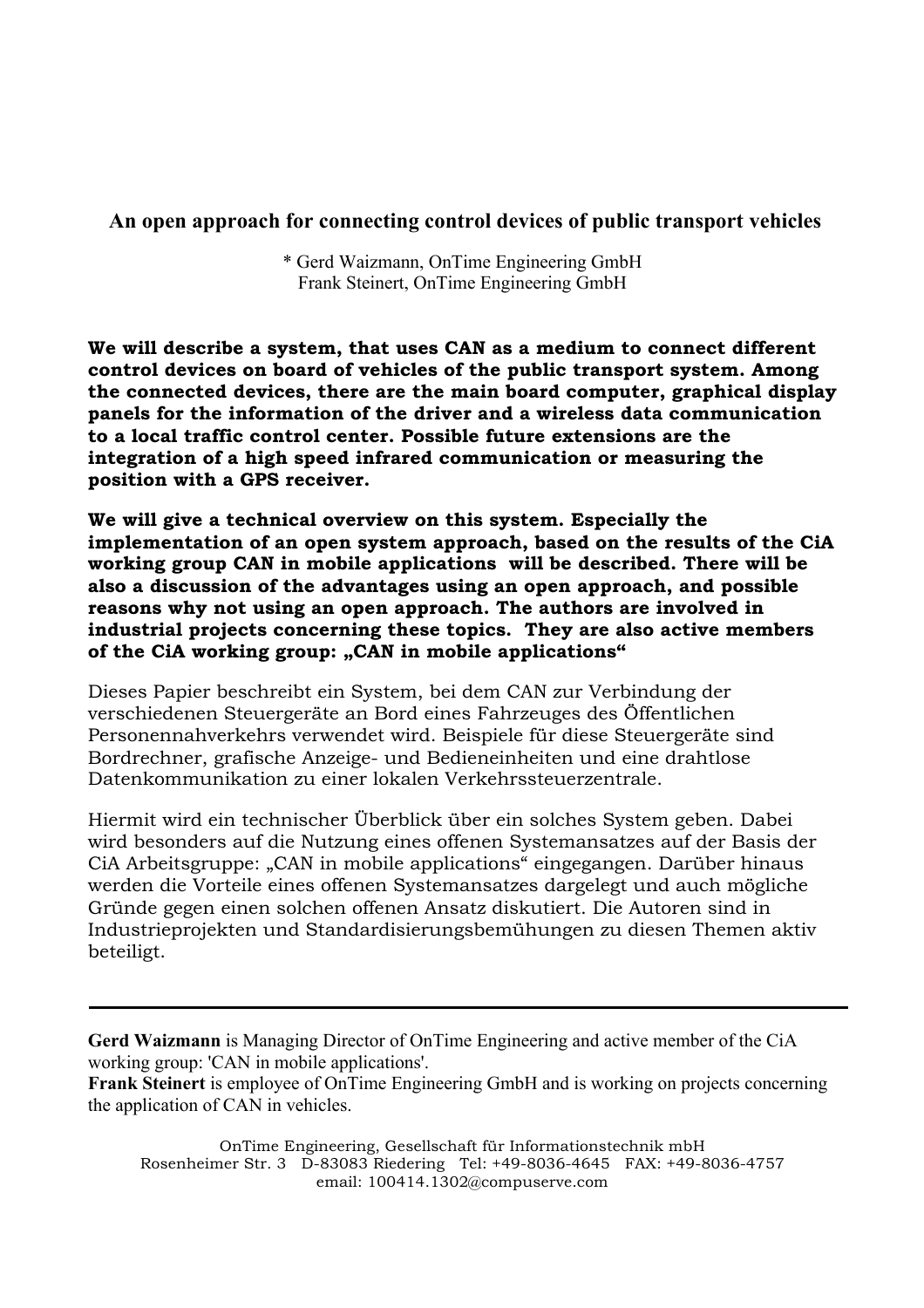# **Vehicles of public transport systems - today**

More than ten years ago, the german 'Verband öffentlicher Verkehrsbetriebe' (VÖV) defined a serial communication system for use on board of vehicles of the public transport system. The members of the VÖV are manufacturers of equipment and operators of urban transportation systems. The communication system was called IBIS (integrated board information system) and is widely used on board of vehicles like bus, tram or trolley bus. The IBIS system consists of driver and passenger information systems and a link to the traffic control center for fleet management purposes.

Equipment with an IBIS interface might be a userinterfacefor the driver, ticket canceller, destination displays, automatic announcement of the next stop, and a lot of other equipment. The communication among all these devices was realized by a so-called: 'Wagenbus'. If there was the need to communicate between wagons, a second system, the so-called: 'Zugbus', was used. The communication between the vehicles and the dispatch center was realized by a special data radio link.



The communication among the devices, connected to the zug- or wagenbus was realized by a simple protocol. The physical link was a 4 wire cabling (each two for send and receive). The security of the protocol was achieved by a simple parity. The maximum data transfer rate was very restricted by a maximum of 1200 Baud. Due to the ASCII based coding of the telegrams, the transmission of free text was restricted. The architecture of the system was based on a Master-Slave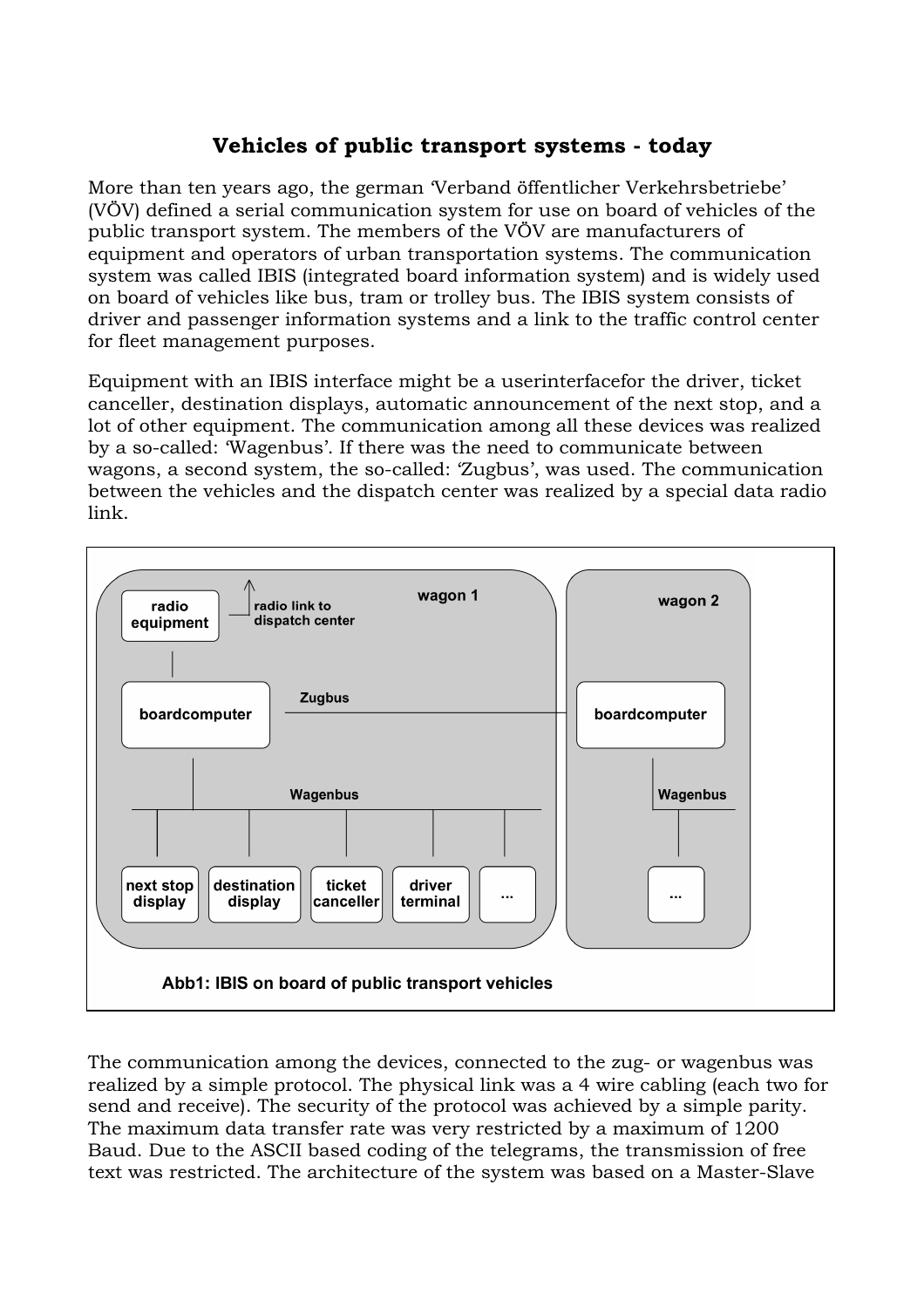polling scheme with a cycle time of 1 second and more and a lot of telegram overhead.

When defining the IBIS ten yeas ago, there were two main aims:

- '...the standardization of the equipment from different kind, different manufacturers, used in different kinds of vehicles...'
- '... a modular, easy to expand system, with a low basic axpenditure..'

## **Vehicles of public transport systems - new approach**

Today, IBIS is widely used on board of german transportation vehicles. But in the time between the definition of IBIS and today, a lot of new requirements and technical possibilities came up. New technological possibilities, like digital radio links (for example via GSM) or doing position fixes using the satellite based global positioning system (GPS) came up, and have to be integrated. But all this is no longer possible with the limited bandwidth and the technical basics of the zugand wagenbus.

But any new system architecture has to consider the wide base of installed and available equipment for the IBIS. So, any new system architecture has to integrate the new approach with the older one.

#### **Requirements**

- it still has to be an open system
- enough bandwidth, even for download of program and data
- easy to handle and to implement.
- low overhead for short data telegrams
- easy to expand for future purposes

### **Why using CAN?**

One possible successor of the wagenbus is the CAN. The CAN was designed for using on board of vehicles and is also proved by using in the factory automation as a fieldbus. Based on CAN it is possible to implement a new system, that meets the prementioned requirements.

The special reasons for using the CAN had been:

• performance

As CAN based systems are multimaster systems, an up-to-date architecture with distributed intelligence is possible. The layer 2 is already implemented in silicon, thus eases the software and unloads the CPU from tasks like detection and correction of transmission errors.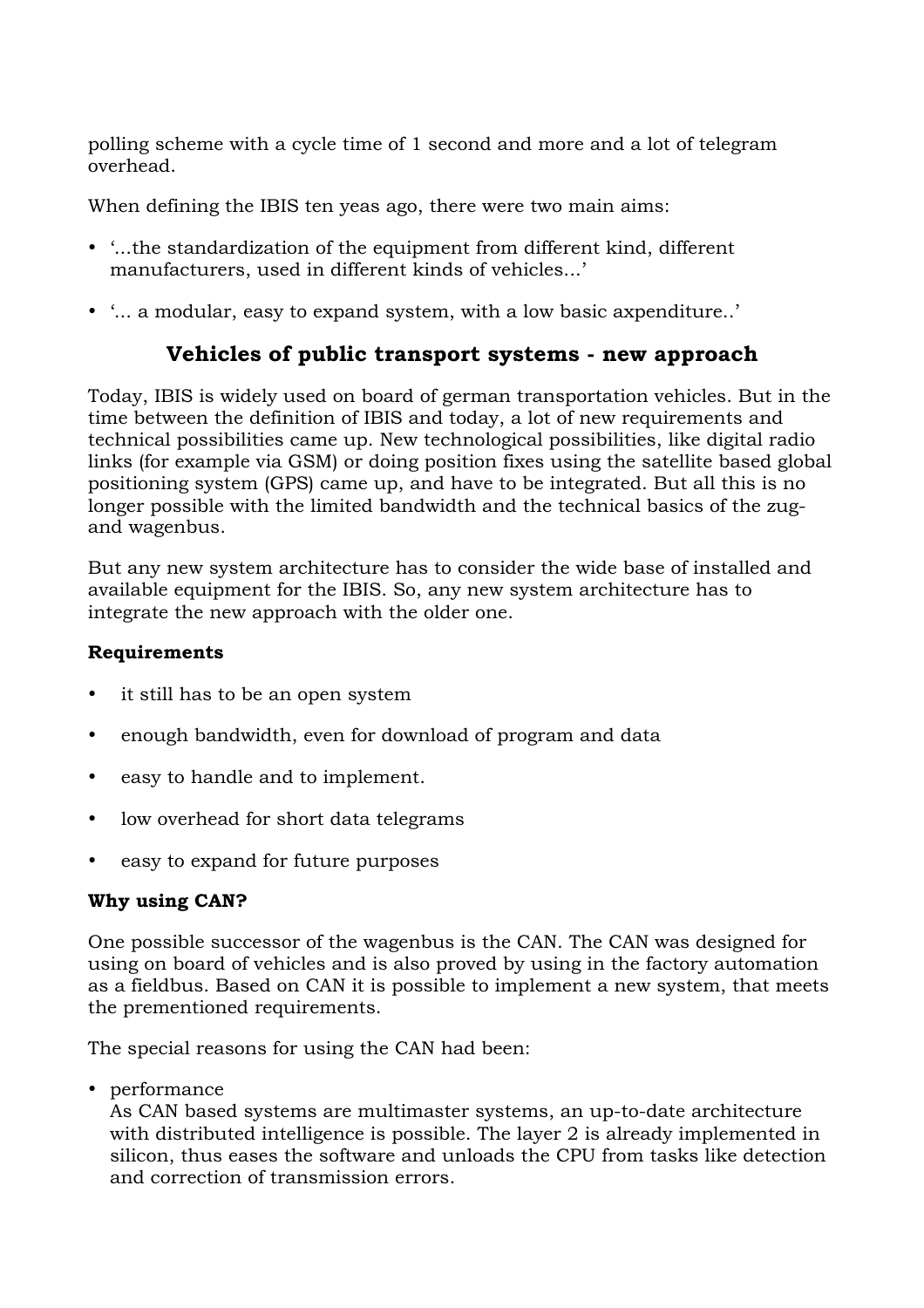- reliability CAN has a hamming-distance of 6, outperforming most of its competitors.
- multiple sources a lot of chip vendors offer silicon support for CAN. Also more and more vehicles of the new generation are already using the CAN.
- open standards

CAN is standardized as ISO/DIS 11898 and available to the user without any royalty fees. Furthermore the CiA defined the CAN application layer (CAL) as a standard for the layer 7 and a profile for mobile applications.

#### **new architecture**

The new architecture of the system is based on a distributed, multi-master, client-server architecture based on CAN. It consists of:

• boardcomputer

for general control tasks. It stores the schedule of the vehicle, and manages all the tasks needed on board of the vehicle. It also acts as a gateway between the new, CAN based, system, and the old-style, Zug- and Wagenbus based,



components.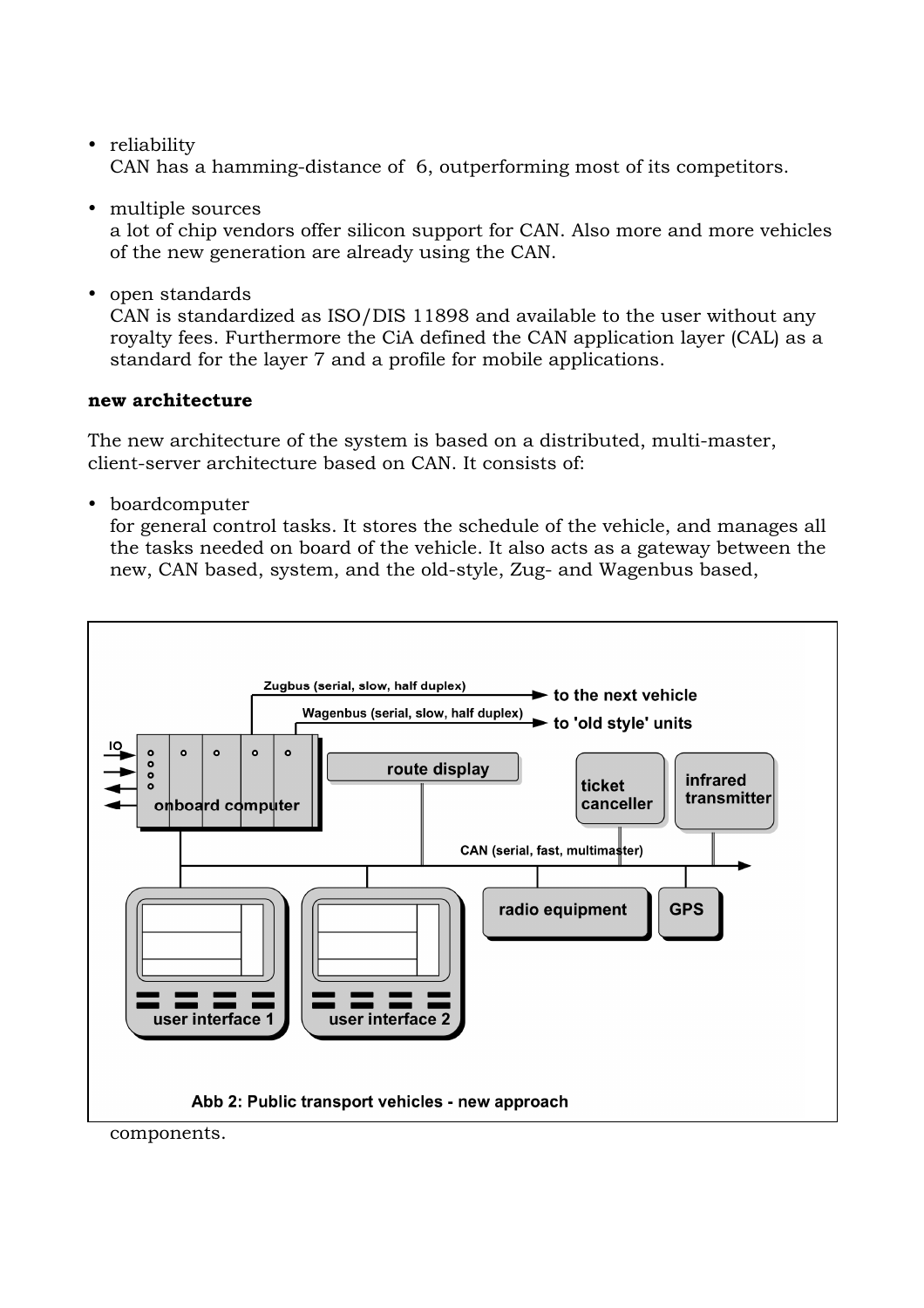- user interface graphical LCD interface with pushbuttons for the interaction with the busdriver.
- radio equipment sends and receives data telegrams to and from the urban dispatch center.

At the first implementation step, these components are linked with a common CAN. The baudrate is set to 250 kBit/s. All other equipment is still connected with the oldstyle Wagenbus. But it is intended, that more and more equipment will use the CAN for communication. For example, the task of doing position fixes could be delegated to a special GPS Module with a CAN interface, that delivers on the CAN every second the actual position of the vehicle.

## **Why an open approach? Advantages - disadvantages**

When starting a new system design, there is always the question of using an open approach, or using a propriety approach. As this question is independent from he type of system we will discuss it more in detail. First of all:

#### **what is an open approach?**

The main feature of an open approach are, but not limited to, three mayor points:

- uses a predefined standard You don't have to invent the wheel twice!
- everyone can implement Even you!
- different implementations are interoperable otherwise, it's not a real standard!

Based on this definition, why should you use an open approach?

#### **why using an open approach?**

For using an open approach there are a lot of reasons:

• use off the shelf parts

you can use soft- and hardware components, already designed and tested by others. You can buy instead of make a lot of components for your system. So, you can get features for your system, you never can afford to develop yourself; and the best: all these features are already tested by others. You will save a lot of debug and testing time.

• build a multi vendor net If you want, of have to implement a system, based of components from different vendors, you almost have no other option than using an open approach. And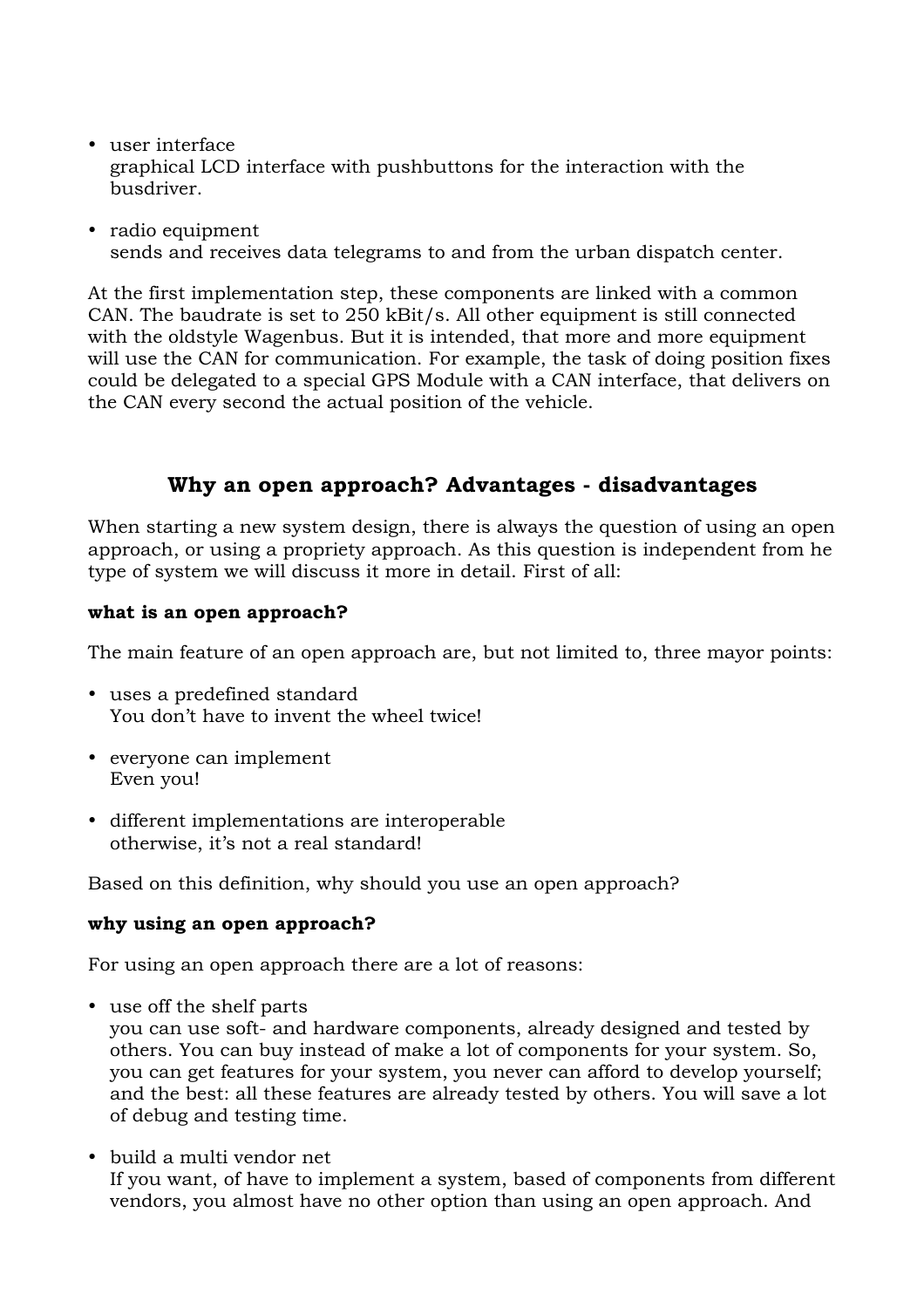applications on board of public transport vehicles are typically multi vendor systems. Usually the manufacturer of the driver information system is not the same as the manufacturer of a ticket canceller.

• try resource sharing

If you want to share some physical resources, let's say an position sensor, for different applications, for example locating the vehicle for the dispatch center and information of passengers with a 'next stop' display, you will need an open approach. If these two tasks, located in devices of different vendors, want to use the same information (the position of the vehicle) you have to use an open approach for your system.

#### **why not?**

But even despite of these reasons, there might be some reasons for not using an open approach. One of the most commonly mentioned is the amount of resources needed for implementing.

• resources

You need more bytes, more microseconds or more CPU power to implement an open approach, than for implementing a customized protocol. OK, you may be right! But why not combining the benefits of both, by not customizing a full blown standard by using only the features you need?

• complexity

The standard has so many features and possibilities! I can't understand all that stuff!

OK, standards may be difficult to understand! But why not getting help from others, already familiar with it?

• security

I have to build a secure system, my net is my castle and nobody shall disturb it!

OK, there may be some systems that need real security (for example the motor management) but if you only want to protect your system from competitors: Why not using the advantages of an open system and protect it (for example by crypting your secrets)?

#### **advantages**

As a result of all of these reasons for using and against using, what are the real advantages you can benefit by using an open approach?

• effectivity

Your cost per feature will drop, because these costs are shared with others!

• time

You get more features in less time, because they are already predefined and prebuild!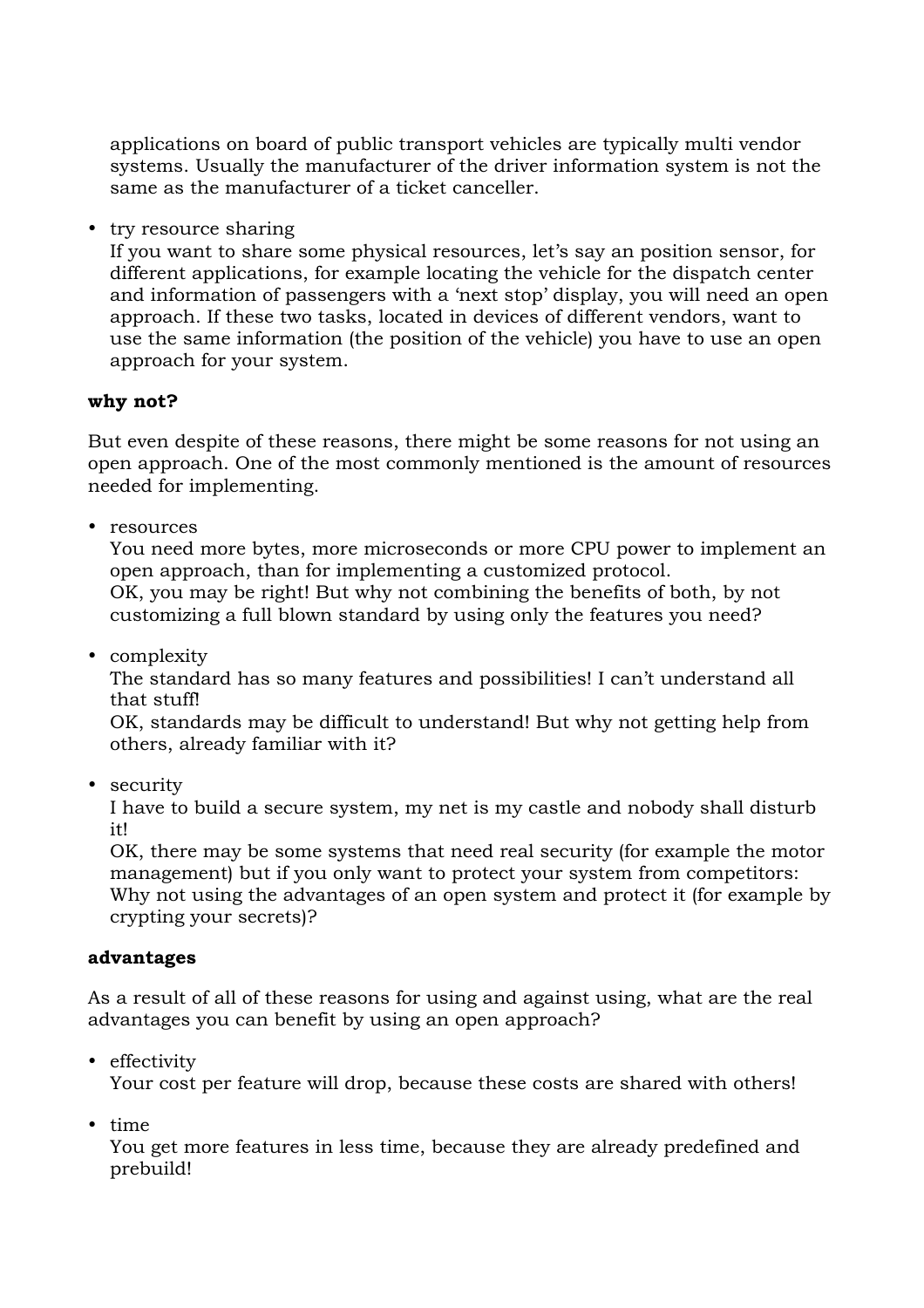• flexibility

You can get solutions from different vendors, you have the choice and can use the vendor, that fits most. And you have second sources!

• safety

You have the safety of using components already used and tested by others!

## **Standards for the open approach**

The layer 1 and 2 of the CAN protocol are defined by the ISO/DIS 11898. Based on this standard, the CiA (CAN in automation) defined a standard for the layer 7 of the OSI model: the CAN application layer (CAL). Furthermore, a CiA working group defined a profile of the CAL for using in mobile applications. The focus of this working group is the use of CAN on board of bus and trucks. Members of this working group are manufacturers of equipment together with truck manufacturer. The aim of this working group is an open standard, with the possibility of a communication of control devices from different vendors.

## **physical layer**

The first thing to standardize is the physical medium to connect the nodes. For the CAN this is done by the ISO/DIS 11898 for high speed applications and by the CiA/DS 102-1. On the market, there are chip solutions for this layer available from different vendors.

### **data link layer**

The next step to standardize is the data link layer. This layer is also specified by the ISO/DIS 11898. The task to implement this specification is already done by a lot of chip suppliers. They, and the licensee of the CAN protocol, guarantee that all CAN chips available can be connected together and that they are compatible to the CAN specification.

### **application layer**

The more difficult part to standardize is the application layer because there is not yet an international standard, nor this layer is specified by the CAN specification. Because of this dissatisfying situation the association CAN in Automation (CiA) specified and recommended an open and powerful application layer for CAN, the CAN application layer (CAL).

CAL defines a language for the description of services for distributed applications. CAL also includes services for the network management like initializing or starting nodes and services for the assignment of the CAN identifiers.

### **application profile**

The CiA working group: 'CAN in mobile applications' defined, based on the pre mentioned standards, an application profile for mobile applications. This profile